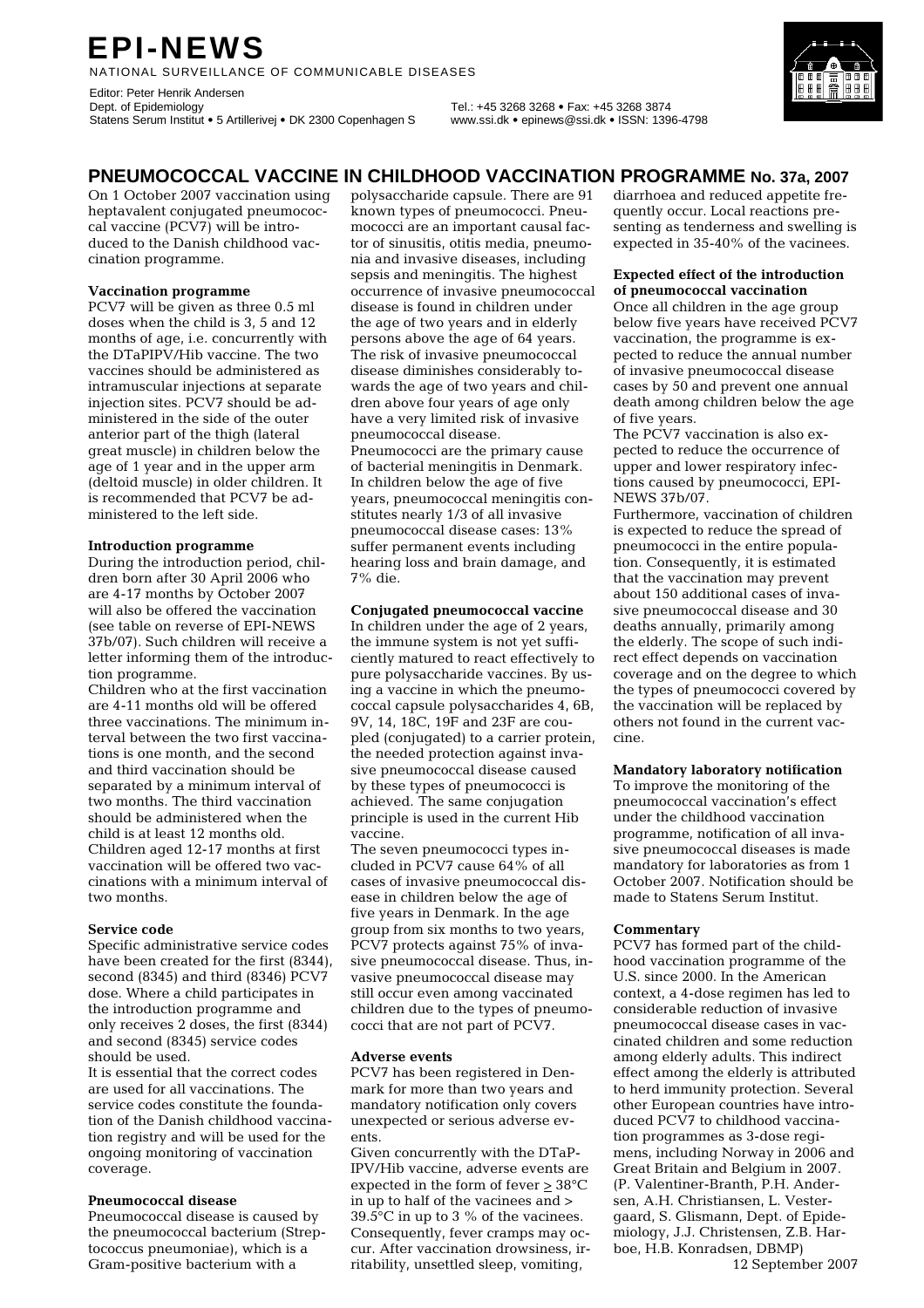Number of notifications received in the Department of Number of specimens, isolates, and/or notifications Epidemiology, SSI (2007 figures are preliminary) received in SSI laboratories

| Table 1                        | Week 36<br>2007  | Cum.<br>$2007^{11}$ | Cum.<br>$2006$ <sup>1)</sup> | Table 2                                   |
|--------------------------------|------------------|---------------------|------------------------------|-------------------------------------------|
| <b>AIDS</b>                    | $\mathbf{1}$     | 37                  | 31                           | Bordetella pertussis                      |
| Anthrax                        | $\mathbf{0}$     | $\Omega$            | 0                            | (all ages)                                |
| <b>Botulism</b>                | $\mathbf{0}$     | $\Omega$            | 0                            | Gonococci                                 |
| Cholera                        | $\overline{0}$   | $\Omega$            | $\Omega$                     | of these, females                         |
| Creutzfeldt-Jakob              | $\mathbf{0}$     | 6                   | 14                           | of these, males                           |
| Diphtheria                     | $\mathbf{0}$     | $\Omega$            | $\Omega$                     | Listeria monocytogenes                    |
| Food-borne diseases            | 22               | 421                 | 375                          | Mycoplasma pneumoniae                     |
| of these, infected abroad      | $\overline{2}$   | 80                  | 89                           | Resp. specimens <sup>3)</sup>             |
| Gonorrhoea                     | 13               | 260                 | 313                          | Serum specimens <sup>4)</sup>             |
| Haemorrhagic fever             | 0                | 0                   | 0                            | Streptococci <sup>5)</sup>                |
| Hepatitis A                    | 1                | 18                  | 22                           | Group A streptococci                      |
| of these, infected abroad      | 0                | 7                   | 11                           | Group B streptococci                      |
| Hepatitis B (acute)            | 1                | 19                  | 15                           | Group C streptococci                      |
| Hepatitis B (chronic)          | 6                | 195                 | 244                          | Group G streptococci                      |
| Hepatitis C (acute)            | $\mathbf{0}$     | 4                   | 6                            | S. pneumoniae                             |
| Hepatitis C (chronic)          | 11               | 260                 | 367                          |                                           |
| <b>HIV</b>                     | 5                | 196                 | 158                          | Table 3                                   |
| Legionella pneumonia           | 4                | 73                  | 80                           | <b>MRSA</b>                               |
| of these, infected abroad      | 0                | 16                  | 20                           | Pathogenic int. bacteria <sup>6)</sup>    |
| Leprosy                        | $\mathbf{0}$     | $\Omega$            | $\mathbf 0$                  | Campylobacter                             |
| Leptospirosis                  | 0                | 8                   | 7                            | S. Enteritidis                            |
| Measles                        | $\mathbf{0}$     | $\overline{2}$      | 26                           | S. Typhimurium                            |
| Meningococcal disease          | 0                | 50                  | 59                           | Other zoon. salmonella                    |
| of these, group B              | 0                | 27                  | 29                           | Yersinia enterocolitica                   |
| of these, group C              | 0                | 17                  | 12                           | Verocytotoxin-                            |
| of these, unspec. + other      | 0                | 6                   | 18                           | producing E. coli                         |
| Mumps                          | $\mathbf{1}$     | 4                   | 12                           | Enteropathogenic E. co                    |
| Neuroborreliosis               | $\mathbf{1}$     | 54                  | 41                           | Enterotoxigenic E. coli                   |
| Ornithosis                     | $\mathbf 0$      | 7                   | 8                            | $\frac{2}{2}$ Cumulative number 2007 a    |
| Pertussis (children < 2 years) | 3                | 52                  | 35                           | <sup>3)</sup> Resp. specimens with posit  |
| Plague                         | 0                | 0                   | 0                            | <sup>4)</sup> Serum specimens with pos    |
| Polio                          | $\mathbf{0}$     | $\mathbf 0$         | $\Omega$                     | <sup>5)</sup> Isolated in blood or spinal |
| Purulent meningitis            |                  |                     |                              | See also www.germ.dk                      |
| Haemophilus influenzae         | 0                | 2                   | 1                            |                                           |
| Listeria monocytogenes         | 0                | 8                   | 7                            |                                           |
| Streptococcus pneumoniae       | $\mathbf{1}$     | 81                  | 66                           | Commentary                                |
| Other aethiology               | $\boldsymbol{0}$ | 11                  | 6                            | In week 36, a tetanus notifica            |
| Unknown aethiology             | 0                | 11                  | 16                           | a 68-year-old female who had              |
| Under registration             | $\mathbf{1}$     | 10                  |                              | She had received her latest to            |
| Rabies                         | $\mathbf{0}$     | 0                   | $\mathbf 0$                  | (Department of Epidemiology               |
| Rubella (congenital)           | $\boldsymbol{0}$ | 0                   | 0                            |                                           |
| Rubella (during pregnancy)     | $\boldsymbol{0}$ | 0                   | 0                            |                                           |
| Shigellosis                    | 31               | 128                 | 41                           |                                           |
| of these, infected abroad      | $\overline{2}$   | 28                  | 36                           |                                           |
| Syphilis                       | 5                | 70                  | 51                           |                                           |
| Tetanus                        | $\mathbf{1}$     | $\mathbf{1}$        | 2                            |                                           |
| Tuberculosis                   | 9                | 289                 | 259                          |                                           |
| Typhoid/paratyphoid fever      | $\boldsymbol{2}$ | 16                  | 20                           |                                           |
| of these, infected abroad      | $\boldsymbol{2}$ | 15                  | 20                           |                                           |
| Typhus exanthematicus          | 0                | 2                   | 0                            |                                           |
| VTEC/HUS                       | 4                | 113                 | 97                           |                                           |
| of these, infected abroad      | $\boldsymbol{0}$ | 31                  | 33                           |                                           |
|                                |                  |                     |                              |                                           |

## Individually notifiable diseases Selected laboratory diagnosed infections

| Table 1                   | Week 36<br>2007  | Cum.<br>$2007^{11}$ | Cum.<br>$2006$ <sup>1)</sup> | Table 2                                | Week 36<br>2007 | Cum.<br>$2007^{2}$ | Cum.<br>$2006^{2}$   |
|---------------------------|------------------|---------------------|------------------------------|----------------------------------------|-----------------|--------------------|----------------------|
| <b>AIDS</b>               | $\mathbf{1}$     | 37                  | 31                           | Bordetella pertussis                   |                 |                    |                      |
| Anthrax                   | $\mathbf{0}$     | $\Omega$            | $\mathbf{0}$                 | (all ages)                             | 4               | 138                | 141                  |
| <b>Botulism</b>           | $\mathbf{0}$     | $\mathbf{0}$        | $\mathbf{0}$                 | Gonococci                              | 5               | 258                | 312                  |
| Cholera                   | $\mathbf{0}$     | $\mathbf 0$         | $\mathbf{0}$                 | of these, females                      | $\mathbf{1}$    | 40                 | 55                   |
| Creutzfeldt-Jakob         | $\mathbf{0}$     | 6                   | 14                           | of these, males                        | 4               | 218                | 257                  |
| Diphtheria                | $\mathbf{0}$     | $\mathbf{0}$        | $\Omega$                     | Listeria monocytogenes                 | $\overline{2}$  | 37                 | 35                   |
| Food-borne diseases       | 22               | 421                 | 375                          | Mycoplasma pneumoniae                  |                 |                    |                      |
| of these, infected abroad | $\overline{2}$   | 80                  | 89                           | Resp. specimens <sup>3)</sup>          | 6               | 267                | 292                  |
| Gonorrhoea                | 13               | 260                 | 313                          | Serum specimens <sup>4)</sup>          | 5               | 315                | 258                  |
| Haemorrhagic fever        | $\boldsymbol{0}$ | $\Omega$            | $\boldsymbol{0}$             | Streptococci <sup>5)</sup>             |                 |                    |                      |
| Hepatitis A               | 1                | 18                  | 22                           | Group A streptococci                   | $\Omega$        | 84                 | 111                  |
| of these, infected abroad | $\Omega$         | 7                   | 11                           | Group B streptococci                   | 3               | 70                 | 70                   |
| Hepatitis B (acute)       | 1                | 19                  | 15                           | Group C streptococci                   | $\Omega$        | 16                 | 16                   |
| Hepatitis B (chronic)     | 6                | 195                 | 244                          | Group G streptococci                   | 1               | 88                 | 104                  |
| Hepatitis C (acute)       | $\theta$         | 4                   | 6                            | S. pneumoniae                          | 8               | 730                | 705                  |
| Hepatitis C (chronic)     | 11               | 260                 | 367                          | Table 3                                | Week 34         | Cum.               | Cum.                 |
| HIV                       | 5                | 196                 | 158                          |                                        | 2007            | $2007^{2}$         | $2006$ <sup>2)</sup> |
| Legionella pneumonia      | $\overline{4}$   | 73                  | 80                           | <b>MRSA</b>                            | 24              | 396                |                      |
| of these, infected abroad | $\mathbf{0}$     | 16                  | 20                           | Pathogenic int. bacteria <sup>6)</sup> |                 |                    |                      |
| Leprosy                   | $\mathbf{0}$     | $\mathbf{0}$        | $\mathbf{0}$                 | Campylobacter                          | 147             | 2590               | 1982                 |
| Leptospirosis             | $\mathbf{0}$     | 8                   | 7                            | S. Enteritidis                         | 8               | 335                | 371                  |
| Measles                   | $\mathbf{0}$     | $\overline{2}$      | 26                           | S. Typhimurium                         | 19              | 228                | 249                  |
| Meningococcal disease     | $\Omega$         | 50                  | 59                           | Other zoon, salmonella                 | 3               | 449                | 405                  |
| of these, group B         | 0                | 27                  | 29                           | Yersinia enterocolitica                | 11              | 183                | 118                  |
| of these, group C         | $\Omega$         | 17                  | 12                           | Verocytotoxin-                         |                 |                    |                      |
| of these, unspec. + other | $\mathbf{0}$     | 6                   | 18                           | producing E. coli                      | 6               | 112                | 98                   |
| Mumps                     | $\mathbf{1}$     | 4                   | 12                           | Enteropathogenic E. coli               | 6               | 122                | 170                  |
| Neuroborreliosis          | 1                | 54                  | 41                           | Enterotoxigenic E. coli                | 13              | 167                | 169                  |
|                           |                  |                     |                              |                                        |                 |                    |                      |

<sup>2)</sup> Cumulative number 2007 and in corresponding period 2006

<sup>3)</sup> Resp. specimens with positive PCR

<sup>4)</sup> Serum specimens with pos. complement fixation test

<sup>5)</sup> Isolated in blood or spinal fluid

## Streptococcus pneumoniae 1 81 66 **Commentary**

In week 36, a tetanus notification was received concerning a 68-year-old female who had acquired a necrotic toe wound. She had received her latest tetanus vaccination 30 years ago. (Department of Epidemiology)

<sup>1)</sup> Cumulative number 2007 and in corresponding period 2006 12 September 2007 12 September 2007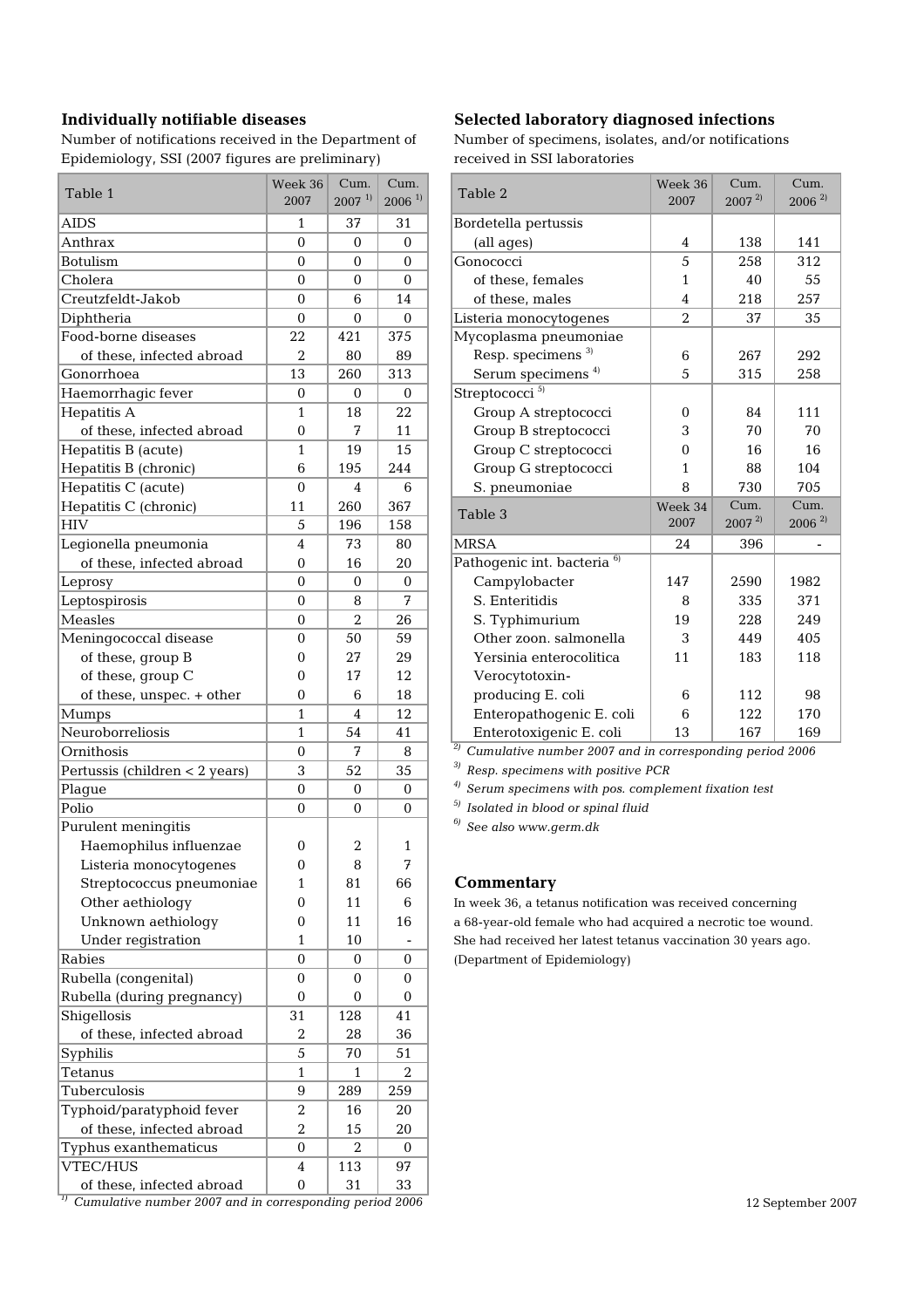# **EPI-NEWS**

NATIONAL SURVEILLANCE OF COMMUNICABLE DISEASES

Editor: Peter Henrik Andersen<br>Dept. of Epidemiology Statens Serum Institut • 5 Artillerivej • DK 2300 Copenhagen S www.ssi.dk • epinews@ssi.dk • ISSN: 1396-4798

Dept. of Epidemiology Tel.: +45 3268 3268 • Fax: +45 3268 3874

**FAQs ON PNEUMOCOCCAL VACCINATION OF CHILDREN No. 37b, 2007**

On 1 October 2007 vaccination using heptavalent conjugated pneumococcal vaccine (PCV7) will be introduced to the Danish childhood vaccination programme, EPI-NEWS 37a/07.

#### **What does the conjugated pneumococcal vaccine (PCV7) contain?**

The vaccine contains capsular material from seven types of pneumococci coupled with CRM 197, which is a non-toxic variant of diphtheria toxin. Furthermore, the vaccine contains aluminium phosphate and sodium chloride.

#### **How effective is the vaccine?**

A major U.S. trial including 38,000 healthy children who underwent 4 dose vaccination with the heptavalent vaccine yielded 97% protection against invasive pneumococcal disease caused by the types of pneumococci included in the vaccine. Furthermore, studies from the U.S. and Finland have shown that the vaccine prevents 6% of all otitis media cases, 34% of all pneumococcal-associated otitis media cases, and approx. 20% of all tympanostomy tube procedures associated with recurrent otitis media. In addition, the vaccine may prevent approximately 20% of all xray diagnosed pneumonia cases.

#### **Does the pneumococcal vaccine protect against meningitis caused by the meningococcal bacterium?**

The pneumococcal vaccine does not protect against the meningococcal bacterium, which is the second most frequent cause of bacterial meningitis in Denmark.

#### **How long does vaccination protect?**

After a vaccination series, a child is considered to be protected against invasive pneumococcal disease caused by the seven pneumococcal types until the age of four. Above such age, invasive pneumococcal disease rarely occurs in children.

#### **Which interval is required between two vaccinations?**

Age 3-11 months at first vaccination: The minimum interval between the first and second vaccination is one month.

The minimum interval between the second and third vaccination is two months.

The third vaccination should be administered when the child is at least 12 months old.

Age > 12 months at first vaccination: Two vaccines are given at a minimum interval of two months.

#### **Why should children above the age of 1 year only receive two vaccinations?**

In children above the age of one year, the immune system has matured sufficiently to form adequate antibodies after two vaccinations.

#### **Is revaccination needed?**

Revaccination of healthy children who have received a full vaccination series is not recommended. In children above the age of two years with an increased risk of invasive pneumococcal disease, revaccination with the 23-valent polysaccharide vaccine is recommended in accordance with the guidelines from the Danish Paediatric Society, EPI-NEWS 11/07.

### **May the vaccine be given in conjunction with other vaccines?**

Yes, PCV7 may be given in conjunction with e.g. the DTaP-IPV/Hib and MMR vaccines. The vaccines should always be given at separate injection sites.

#### **Which adverse effects may be expected?**

Fever and local reaction presenting redness, swelling and tenderness around the injection site are frequent effects. After vaccination irritability, vomiting, diarrhoea and reduced appetite are also seen.

#### **Why should all children receive pneumococcal vaccination?**

The objective of the vaccination programme is to protect individuals as well as populations. When more persons are vaccinated, fewer remain to transmit the infection. A small number of unvaccinated persons will be protected if only a sufficiently large proportion is vaccinated, as the bacteria will not be able to circulate in the population. This is called herd immunity.

**Who should not be vaccinated?**  Children who are allergic to the ingredients of the vaccine, including diphtheria toxoid.

**What is the difference between the two vaccines against pneumococci?**  The vaccine used in the childhood vaccination programme is a conjugated vaccine containing capsule material from seven types of pneumococci which frequently cause infection in infants. The vaccine can be given from the age of 2 months. The other vaccine is a polysaccharide vaccine containing capsule material from 23 types of pneumococci. This vaccine is ineffective in children below the age of two but

recommended for children above the age of two years who are at increased risk of invasive pneumococcal disease and for healthy persons above the age of 64 years for whom the vaccine covers more than 90% of all cases of invasive pneumococcal disease.

#### **Are further pneumococcal vaccines in the pipeline?**

Within the next years, conjugated 10- and 13-valent pneumococcal vaccines covering 82% and 91%, respectively, of all invasive pneumococcal cases in children below the age of five years are expected to be approved. Type-independent pneumococcal vaccines are still experimental.

#### **Where do pneumococci occur?**

Pneumococci (Streptococcus pneumoniae) occur naturally in the nose and throat of persons of all ages worldwide. Carrier frequency is highest in children and particularly in those who attend day care and in adults who have close contact to children.

#### **How are pneumococci transmitted?**  Pneumococci are transmitted from person to person by sneezing, coughing or through direct contact.

#### **Which infections are caused by pneumococci?**

Pneumococci frequently cause acute otitis media, sinusitis and pneumonia. The most serious forms of invasive pneumococcal disease are sepsis and meningitis.

#### **How common is invasive pneumococcal disease?**

The highest occurrence of invasive pneumococcal disease is found in children under the age of two years and in elderly persons above the age of 64 years.

In the period 2000-2005, the incidence among children below the age of two years was approx. 50 cases per  $10<sup>5</sup>$  per year, which is approx. 2.5 times more frequent than in the total population. Invasive pneumococcal disease rarely occurs in older children and adults. In the same period, the incidence for elderly persons above the age of 64 years was approx. 70 per  $10<sup>5</sup>$  per year. (P. Valentiner-Branth, P.H. Andersen, A.H. Christiansen, L. Vestergaard, S. Glismann, Dept. of Epidemiology, J.J. Christensen, Z.B. Harboe, H.B. Konradsen, DBMP)